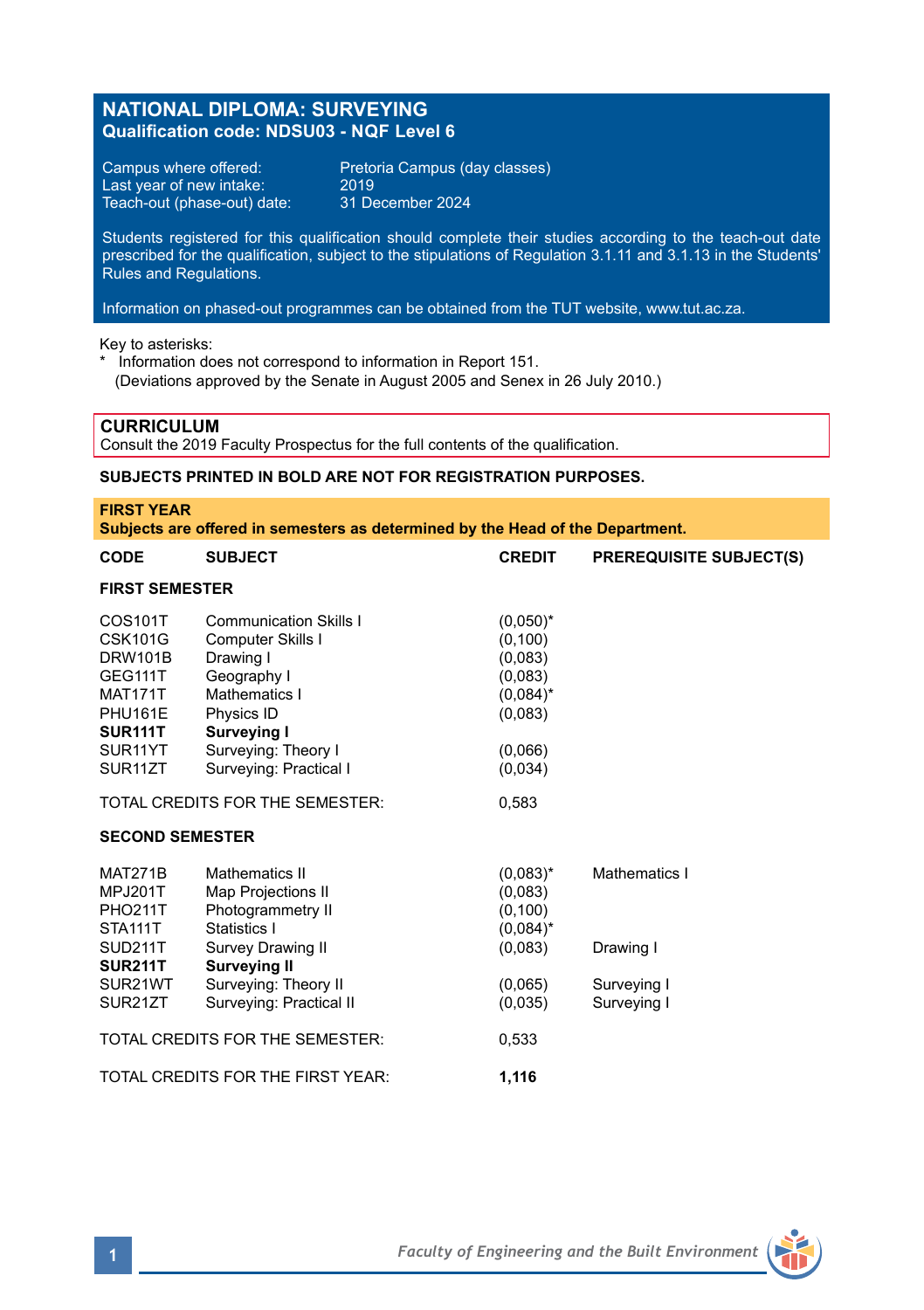| <b>SECOND YEAR</b><br>Subjects are offered in semesters as determined by the Head of the Department. |                                                                                                                                                                               |                                                                                         |                                                   |  |  |
|------------------------------------------------------------------------------------------------------|-------------------------------------------------------------------------------------------------------------------------------------------------------------------------------|-----------------------------------------------------------------------------------------|---------------------------------------------------|--|--|
| <b>CODE</b>                                                                                          | <b>SUBJECT</b>                                                                                                                                                                | <b>CREDIT</b>                                                                           | <b>PREREQUISITE SUBJECT(S)</b>                    |  |  |
| CSJ300T                                                                                              | Control Surveying: Project III*                                                                                                                                               | $(0, 103)^*$                                                                            | Surveying II                                      |  |  |
| <b>FIRST SEMESTER</b>                                                                                |                                                                                                                                                                               |                                                                                         |                                                   |  |  |
| AJE301T<br>CGH301T<br>COA301T<br><b>MNC101T</b><br><b>SMI301T</b><br>SUR331T<br>SUR33WT              | Adjustment of Errors III<br>Cartography III<br><b>Computer Applications III</b><br>Management: Civil I<br>Stereo Mapping III<br><b>Surveying III</b><br>Surveying: Theory III | $(0.083)^{*}$<br>$(0,073)^*$<br>(0, 100)<br>$(0,050)^*$<br>$(0.073)^*$<br>$(0,062)^{*}$ | Surveying II<br>Computer Skills I<br>Surveying II |  |  |
| <b>SECOND SEMESTER</b>                                                                               |                                                                                                                                                                               |                                                                                         |                                                   |  |  |
| CSU301T<br>GIS301T<br>PHO331T<br>SUR331T<br>SUR33XT<br>SUR33YT                                       | Cadastral Surveying III<br>Geographic Information Systems III*<br>Photogrammetry III<br><b>Surveying III</b><br>Surveying: Precise III<br>Surveying: Geometric III            | (0, 100)<br>(0,083)<br>$(0,072)^{*}$<br>$(0,040)^*$<br>$(0.045)^*$                      | Photogrammetry II<br>Surveying II<br>Surveying II |  |  |
| TOTAL CREDITS FOR THE SECOND YEAR:                                                                   |                                                                                                                                                                               |                                                                                         |                                                   |  |  |
| <b>THIRD YEAR</b>                                                                                    |                                                                                                                                                                               |                                                                                         |                                                   |  |  |
| <b>CODE</b>                                                                                          | <b>SUBJECT</b>                                                                                                                                                                | <b>CREDIT</b>                                                                           | <b>PREREQUISITE SUBJECT(S)</b>                    |  |  |
| <b>FIRST SEMESTER</b>                                                                                |                                                                                                                                                                               |                                                                                         |                                                   |  |  |
| EXP1SUR                                                                                              | Work-Integrated Learning I                                                                                                                                                    | (0,500)                                                                                 | Surveying II                                      |  |  |
| TOTAL CREDITS FOR THE SEMESTER:                                                                      |                                                                                                                                                                               | 0,500                                                                                   |                                                   |  |  |
| <b>SECOND SEMESTER</b>                                                                               |                                                                                                                                                                               |                                                                                         |                                                   |  |  |
| EXP2SUR                                                                                              | Work-Integrated Learning II                                                                                                                                                   | (0,500)                                                                                 | Work-Integrated Learning I                        |  |  |
| TOTAL CREDITS FOR THE SEMESTER:<br>0,500                                                             |                                                                                                                                                                               |                                                                                         |                                                   |  |  |
| TOTAL CREDITS FOR THE THIRD YEAR:<br>1,000                                                           |                                                                                                                                                                               |                                                                                         |                                                   |  |  |
| TOTAL CREDITS FOR THE QUALIFICATION:<br>3,000                                                        |                                                                                                                                                                               |                                                                                         |                                                   |  |  |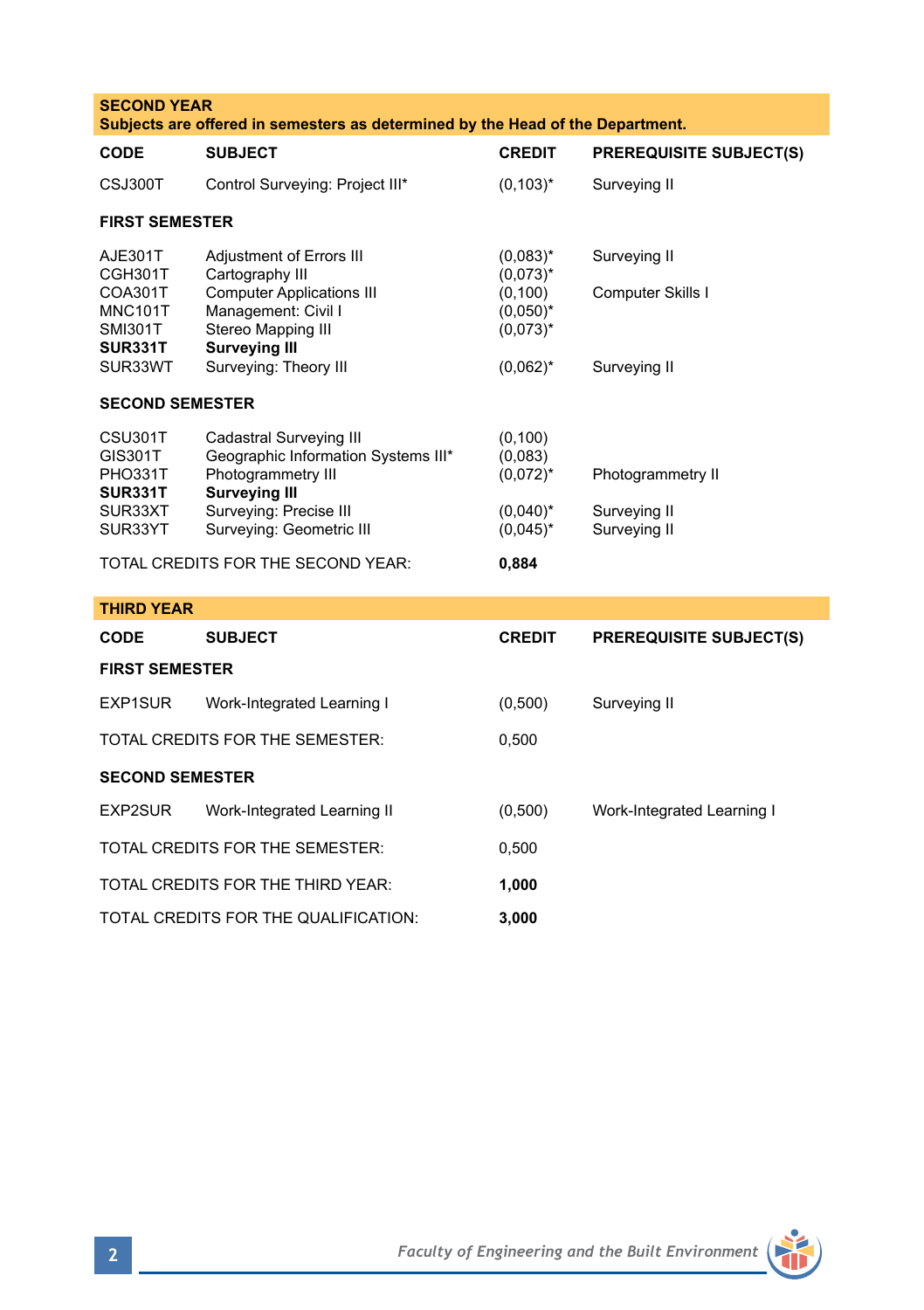## **SUBJECT INFORMATION (OVERVIEW OF SYLLABUS)**

The syllabus content is subject to change to accommodate industry changes. Please note that a more detailed syllabus is available at the Department or in the study guide that is applicable to a particular subject. At time of publication, the syllabus content was defined as follows:

## **A**

# **ADJUSTMENT OF ERRORS III (AJE301T) 1 X 3-HOUR PAPER**

*(Subject custodian: Department of Geomatics)*

Law of propagation of errors. Least squares. Application to Geomatics measurements and spatial data. Network adjustments, constrained networks, free networks, pre-analysis and analysis of results. (Total tuition time:  $\pm 80$  hours)

## **C**

## **CADASTRAL SURVEYING III (CSU301T) 1 X 3-HOUR PAPER**

*(Subject custodian: Department of Geomatics)*

Introduction to property law. Application of ACTS of Parliament directly and indirectly pertaining to Geomatics. Cadastral Surveying in practice. (Total tuition time: ± 120 hours)

## **CARTOGRAPHY III (CGH301T) 1 X 3-HOUR PAPER**

### *(Subject custodian: Department of Geomatics)*

Types of maps and their uses. Cartographic representation: colour. Map design: problems and control, purpose. Applications, analysis and interpretation of maps, international cartography. (Total tuition time: ± 100 hours)

## **COMMUNICATION SKILLS I (COS101T) CONTINUOUS ASSESSMENT**

### *(Subject custodian: Department of Applied Languages)*

Communication theory, non-verbal communication (body language). Oral presentations, interviews, developing leadership and participation skills. Technical reports and correspondence. (Total tuition time: ± 64 hours)

### **COMPUTER APPLICATIONS III (COA301T) CONTINUOUS ASSESSMENT**

*(Subject custodian: Department of Geomatics)*

Program writing and program development in a high-level language (e.g. Visual Basic, C<sup>++</sup>), subroutines, functions, files. Applications: use of software for project assignments. Database management systems: MS Access, manipulation of data. (Total tuition time: ± 120 hours)

## **COMPUTER SKILLS I (CSK101G)** COMPUTER SKILLS I (CSK101G)

### *(Subject custodian: Department of Geomatics)*

Components of a microcomputer system. Engineering applications of software. Managing personal computers. Word-processing, spreadsheets, presentations and databases. (Total tuition time: ± 120 hours)

## **CONTROL SURVEYING: PROJECT III (CSJ300T) PROJECT ASSESSMENT**

### *(Subject custodian: Department of Geomatics)*

Instrument checks and adjustments. Observation reductions for distances. Random and systematic errors: slope, ppm, mean sea level, projection, zero error, least squares. Observation reduction for directions: RO, t-T. Observation techniques: eccentric observations, forced centering. Accuracy and fast traversing conditions, trigonometric heighting. Engineering geomatics techniques: setting out of horizontal circular, transition compound and reverse curves and vertical curves. (Total tuition time: ± 120 hours)

## **D**

### **DRAWING I (DRW101B) CONTINUOUS ASSESSMENT** *(Subject custodian: Department of Geomatics)*

Engineering Drawing standards: points, lines, form, lettering. Projections: orthographic, perspective (oblique and isometric). Topographical and cadastral drawing. (Total tuition time: ± 100 hours)

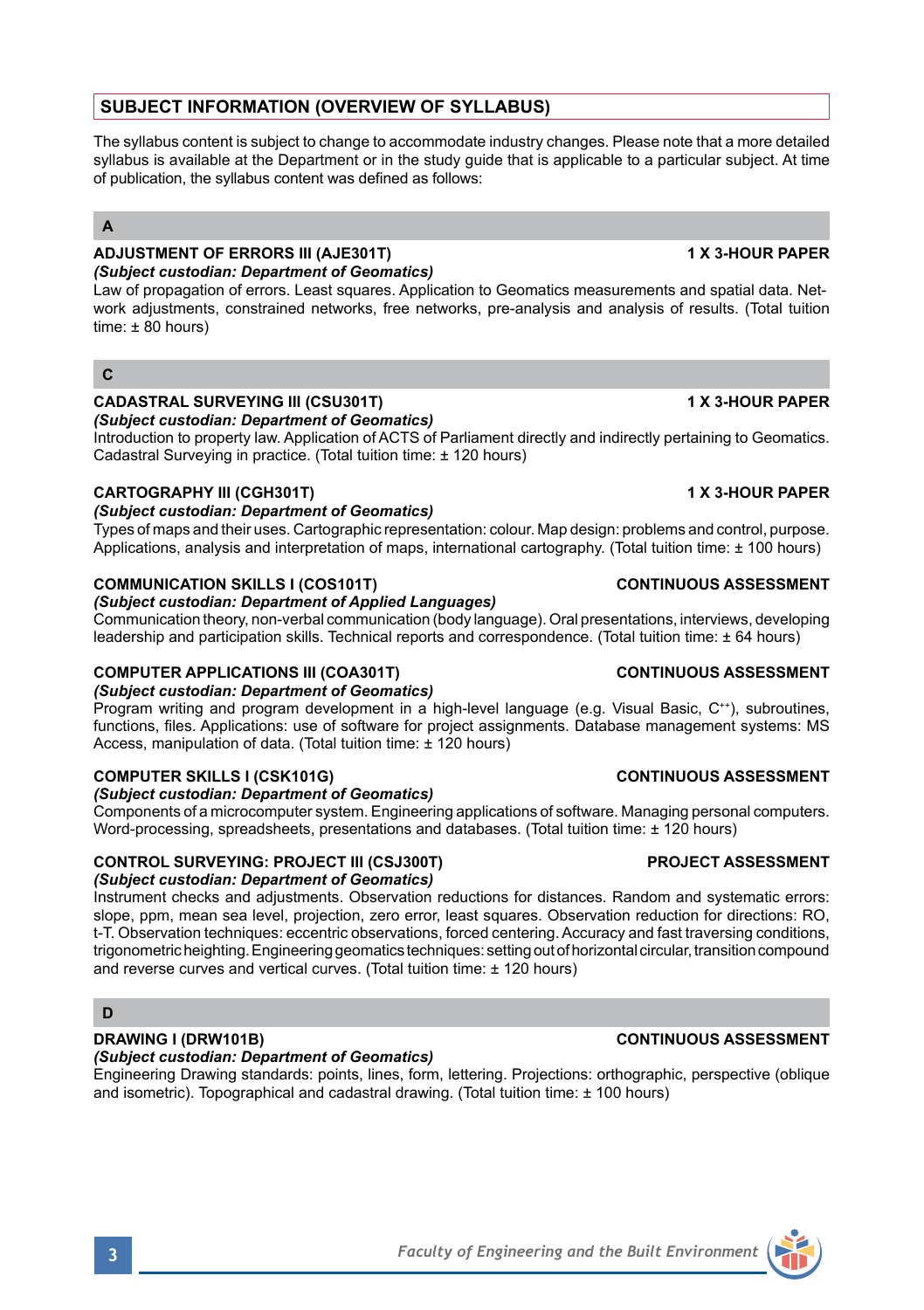## **4** *Faculty of Engineering and the Built Environment*

## **G**

### **GEOGRAPHY I (GEG111T) 1 X 3-HOUR PAPER** *(Subject custodian: Department of Geomatics)*

Introduction to Geography. Geographical coordinate systems, latitude and longitude angles. Astronomical geography. Geomorphology. Climatology. South Africa: topography, settlements, maps. (Total tuition time:  $±$  100 hours)

# **GEOGRAPHIC INFORMATION SYSTEMS III (GIS301T) 1 X 3-HOUR PAPER**

## *(Subject custodian: Department of Geomatics)*

Fundamentals of GIS. Spatial concepts. Spatial data. GIS hardware and software. Data input. Data analysis. GIS output. Data modeling and spatial analysis. Practical applications of GIS. (Total tuition time: ± 100 hours)

## **M**

## **MANAGEMENT: CIVIL I (MNC101T)** 1 X 3-HOUR PAPER

## *(Subject custodian: Department of Civil Engineering)*

Composition of the civil engineering industry. Types of contracts, tenders, management principles, productivity. Office and site administration, quality control. Elementary economics and financial accounting. (Total tuition time: ± 45 hours)

## **MAP PROJECTIONS II (MPJ201T) 1 X 3-HOUR PAPER**

*(Subject custodian: Department of Geomatics)*

Introduction: the shape of the earth, isostasy, geoid, spheroid. Mathematical deductions from selected map projections. Conical projections and cylindrical projections. (Total tuition time: ± 100 hours)

## **MATHEMATICS I (MAT171T) 1 X 3-HOUR PAPER**

## *(Subject custodian: Department of Mathematics and Statistics)*

Basic mathematics. Differentiation. Integration. Matrices and determinants. Vectors. Data handling. Complex numbers or mensuration. (Total tuition time: ± 60 hours)

## **MATHEMATICS II (MAT271B) 1 X 3-HOUR PAPER**

## *(Subject custodian: Department of Mathematics and Statistics)*

Revision of differentiation. Differentiation of functions with more than one variable. Further integration. Numerical methods. First-order ordinary differential equations. Matrices (Gauss elimination). (Total tuition  $time: +60 hours$ 

## **P**

## **PHOTOGRAMMETRY II (PHO211T) 1 X 3-HOUR PAPER**

### *(Subject custodian: Department of Geomatics)*

Applications, geometry of vertical photos, stereocopy, parallax, optics, cameras. Mapping - the approximate solution and elementary flight planning. (Total tuition time: ± 120 hours)

## **PHOTOGRAMMETRY III (PHO331T) 1 X 3-HOUR PAPER**

# *(Subject custodian: Department of Geomatics)*

Rectification of aerial photos, terrestrial photogrammetry, photo control for aerial triangulation. Photogrammetric flight planning project. (Total tuition time: ± 100 hours)

## **PHYSICS ID (PHU161E) 1 X 3-HOUR PAPER**

## *(Subject custodian: Department of Physics)*

Basic mathematics for physics, measurements, classical mechanics – force and Newton's laws of motion, basic rotational motion, gravitation, torque, heat, wave motion, sound, electromagnetic waves, geometric optics – light, reflection, thin lenses, prisms and dispersion, aberration, combined lenses, optical instruments, interference and diffraction. Laser: Simple theory, types and applications. Practical work. (Total tuition time: ± 80 hours)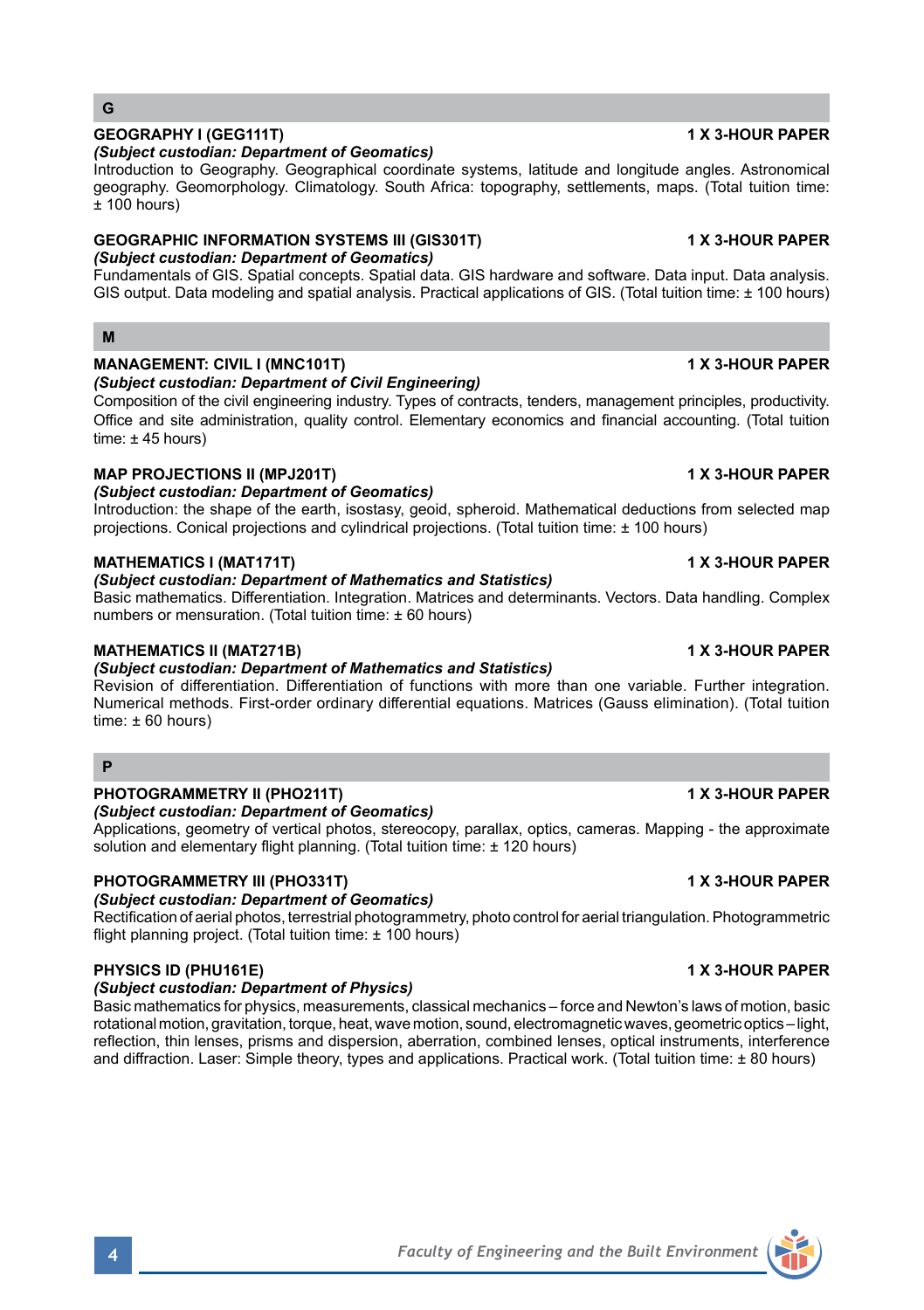## **STATISTICS I (STA111T) 1 X 3-HOUR PAPER**

## *(Subject custodian: Department of Mathematics and Statistics)*

Descriptive and inferential statistics, standard deviations, regression, correlation, z- and t-tests, modus, medians, variance frequency and histogram. (Total tuition time:  $\pm$  96 hours)

## **STEREO MAPPING III (SMI301T) 1 X 3-HOUR PAPER**

## *(Subject custodian: Department of Geomatics)*

Mapping – the precise solution, orientations, photo control, aerial triangulation methods, stereo mapping from space borne platforms. (Total tuition time: ± 100 hours)

## **SURVEY DRAWING II (SUD211T) CONTINUOUS ASSESSMENT**

*(Subject custodian: Department of Geomatics)*

Compilation and plotting of grids and graticule, topographic plans, plotting, scales, symbols. The production of longitudinal cross sections and mass haul diagrams. Cadastral drawings: erf diagrams, general plans, working plans, comparison diagrams, compilation plans. (Total tuition time: ± 100 hours)

## **SURVEYING: GEOMETRIC III (SUR33YT) 1 X 3-HOUR PAPER**

*(Subject custodian: Department of Geomatics)*

Curves: horizontal - calculation of geometric and setting out data and coordinates of points on the curve. Different set-out methods. Transition curves. Vertical curve theory. (Total tuition time: ± 80 hours)

## **SURVEYING: PRACTICAL I (SUR11ZT) PROJECT ASSESSMENT**

*(Subject custodian: Department of Geomatics)*

Setting up and levelling of the level and theodolite. Taking levelling readings and compiling the field book, testing and adjusting the different levelling instruments, testing and adjusting the theodolite, distance measurement with a tape, individual levelling line of at least 600 m and testing it, levelling of longitudinal section of at least 300 m and the transverse sections at every 20 m interval in group context. Individual traverse with at least three legs. Calculation and correction of traverse, topographic surveying of demarcated area. Drawing a plan and interpreting the contours. (Total tuition time: ± 40 hours)

## **SURVEYING: PRACTICAL II (SUR21ZT) PROJECT ASSESSMENT**

### *(Subject custodian: Department of Geomatics)*

Staking out roads that include a simple curve. Levelling of the longitudinal and cross sections. Setting out of profile and batters of intersection and resection. (Total tuition time: ± 40 hours)

## **SURVEYING: PRECISE III (SUR33XT) 1 X 3-HOUR PAPER**

### *(Subject custodian: Department of Geomatics)*

Instrument adjustments. Spherical triangulation. Precise surveying. Precise levelling. Deformation measurements. Coordinate transformations. (Total tuition time: ± 40 hours)

## SURVEYING: THEORY I (SUR11YT) **1 A 3-HOUR PAPER**

### *(Subject custodian: Department of Geomatics)*

Basic surveying principles, surveying, testing and adjustment of instrument errors, traverse, levelling of longitudinal and cross sections. Areas and volumes for excavations and filling. South African coordinate system. Calculation of joins and polars and corrections to tape measurements. (Total tuition time: ± 80 hours)

## **SURVEYING: THEORY II (SUR21WT) 1 X 3-HOUR PAPER**

### *(Subject custodian: Department of Geomatics)*

South African map series, cadastral information. Higher order control techniques: intersections, resections and Global Navigation Satellite Systems. Levelling, setting-out profiles and batters, horizontal curve calculations and setting-out procedures. (Total tuition time: ± 80 hours)

## **SURVEYING: THEORY III (SUR33WT) 1 X 3-HOUR PAPER**

## *(Subject custodian: Department of Geomatics)*

Instrument checks and adjustment. Networks: scale enlargement, t-T correction, eccentric reduction, base extension, trilateration, auxiliary points, traverses with short leg and exterior orientation. Trigonometric levelling. Curves: horizontal circular and transition, calculation of geometric and setting-out data, coordinates of points on the curve. Different setting-out methods. Vertical curve theory. Spherical trigonometry. Precise surveying and levelling. Deformation measurements. Coordinate transformations. (Total tuition time: ± 100 hours)